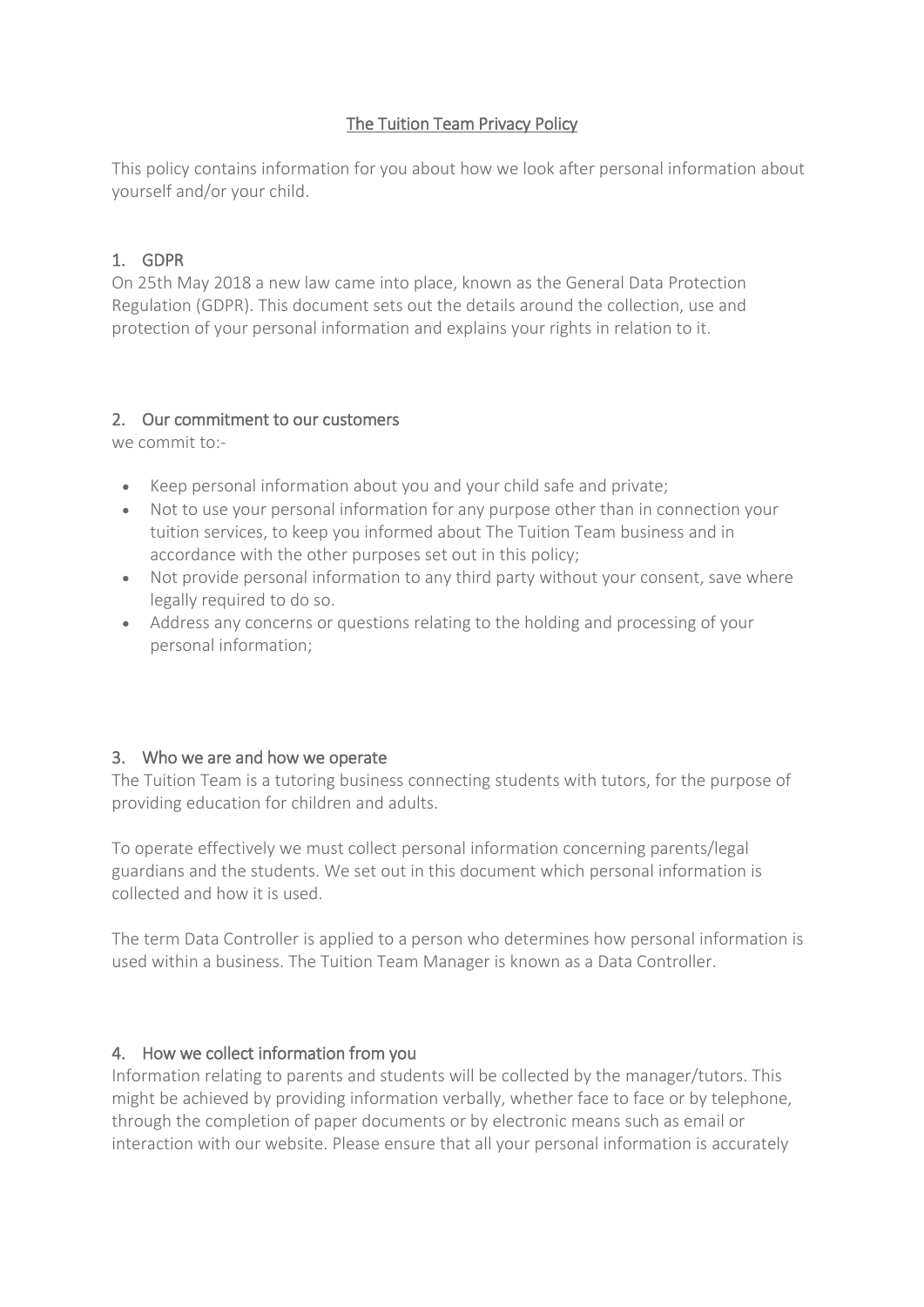provided. If anything changes with your personal information, please notify the manager as soon as possible in order that your personal information can be updated.

### 5. What personal information will we collect from you?

The manager/tutors will require the following information about the student:-

- Name:
- Address;
- Contact details;
- Date of birth:
- School related information:
- Gender:
- Health related information.
- Other information relevant to being able to teach the student most effectively;
- As the student's studies progress the tutors will accumulate information in relation to the student's work and its progression.

Information which will be required from parents/legal guardians:-

- Name:
- Contact details;
- Phone number
- E-mail address
- Relationship to student;
- Details of secondary points of contact if a primary contact is not available;
- Any other information which may be provided and which is relevant to the education of your child.

The manager may also ask for or receive relevant situational information about students and/or their parents. This might, for example, relate to the student's lifestyle, interests and skills, be about the student's family, or any background issues that may be impacting upon the student's studies.

The manager/tutor will not take or publish photographs of students or publish students' names without consent of the parent/legal guardian.

### 6. Use of cookies and Analytical Data

### What is a cookie?

A cookie is a small file that is placed on your device by a website. The cookie allows us to offer the best services possible, providing us with information about how you use our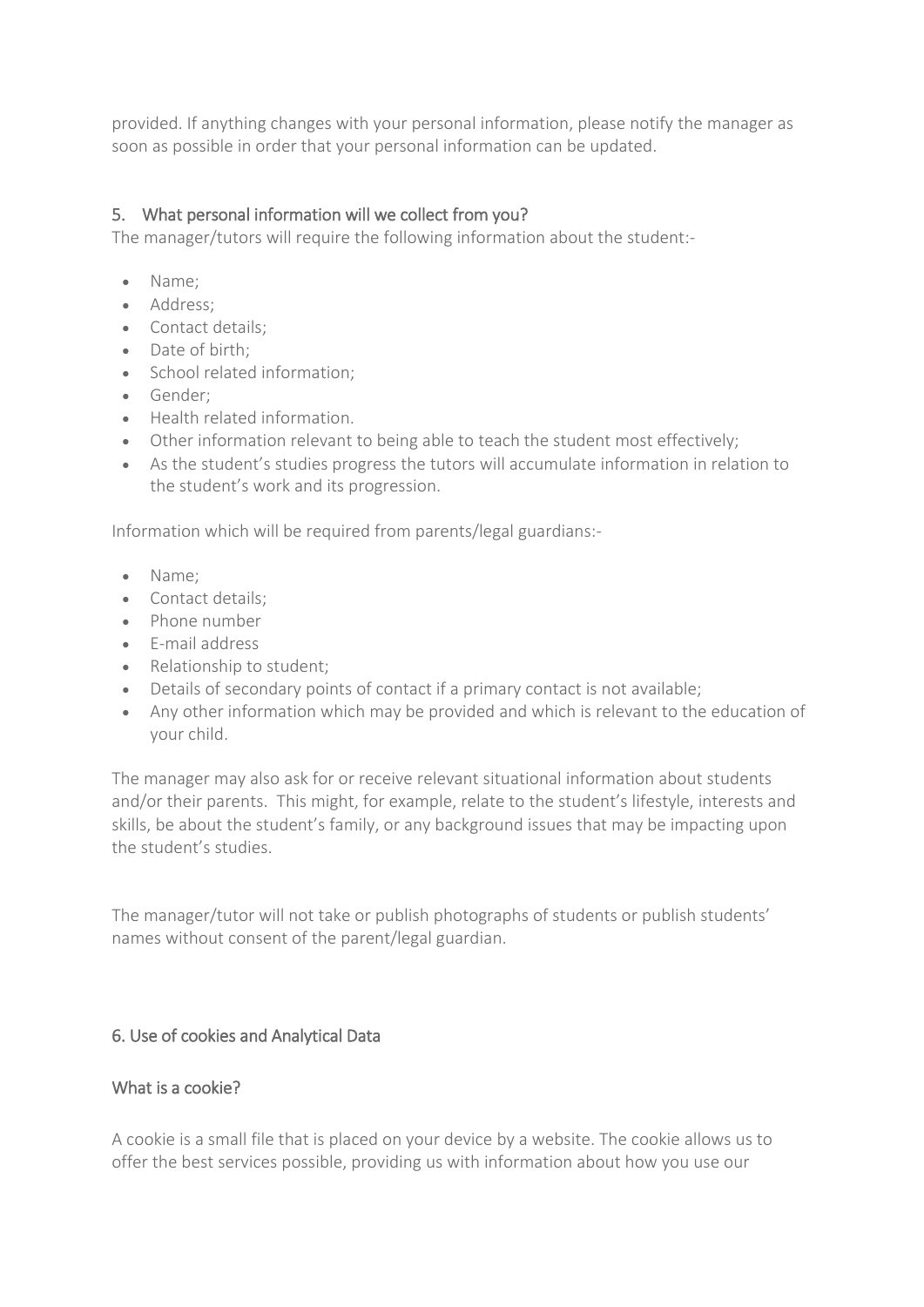website. Cookies are commonly used on the Internet and do not harm your computer system.

#### How do we use the information we collect?

Information collected by our website may include items such as the IP address of your computer, the time you visited our website and what links you clicked on during your visit to our site, or when you opened our emails. However, any information collected is kept secure and only used for the purposes set out in this Privacy Policy.

We use the information we collect for various purposes, including:

- For the essential operation of our website
- To understand how customers use our website and to assist us in tailoring the website to customer needs.
- Collating anonymous aggregated information that is used to manage and plan enhancements to our services.
- To assist in the provision of ads which are relevant to you when browsing the internet.

#### Analytical Data

Our website also uses Google Analytics to allow us to monitor how users use our website. As part of this activity, if you have a Google account and have allowed Google to associate your web and app browsing history, so that you may receive personalised ads, then Google may collect a Google identifier, which allows them to identify your Google account when you are using this website.

### How can I stop cookies and what effect will this have?

You can stop cookies from being deployed on your computer by configuring your browser not to accept them. However, in order to get the best use out of our website, you will need to have cookies enabled. If cookies are already on your system, you can delete them.

### 7. Who will the manager provide personal information to?

The manager will provide this personal information to the relevant tutors for the purposes of tutoring the student and for the purposes set out below.

The manager will not provide personal information for use by anyone else without your specific consent or unless this is necessary for health and safety reasons, to comply with child protection policies, in cooperating with local and public authorities to comply with legal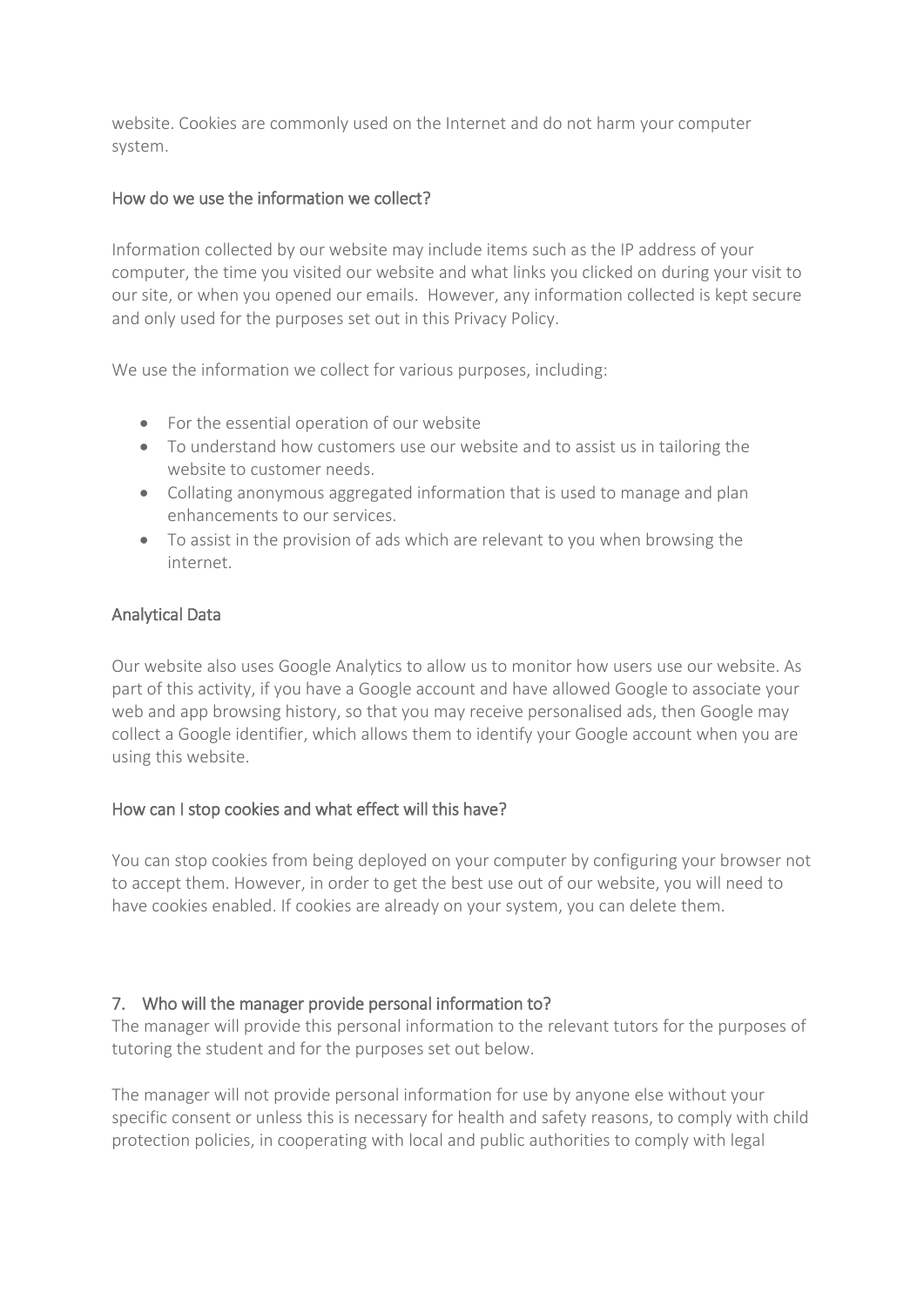requirements and those of regulators, for example Ofsted, or unless it is otherwise provided for in this Privacy Notice.

### 8. What will the manager use the personal information for?

#### To fulfil our obligations and to respond to your enquiries:-

- to provide the requested tuition;
- to ensure the quality of the tuition;
- to respond to enquiries about the tuition offered;
- to seek feedback about study experiences;
- to address and communicate about day-to-day issues such as rescheduled lessons and appointment times;
- to record and report upon the progress of the student;
- to record and communicate other issues which may be impacting upon or related to the progress of the student;
- to respond to complaints;
- to send payment requests.

#### To ensure vital interests and legal duties:-

This relates to the health and safety of a student. For example communication with emergency services. Similarly, information may be provided to local or public authorities where welfare and child protection issues arise.

#### When legitimate interests apply:-

It is possible that from time to time The Tuition Team may wish to communicate with parents concerning other matters which may be of interest to them. The nature of such contact will  $he-$ 

- Providing news updates about developments at The Tuition Team.
- To communicate about particular study opportunities and useful marketing information such as promotions and campaigns.

If you do not wish to receive communications under this heading simply contact the manager and inform which type of communications you wish not to receive.

### If you provided consent…

There are certain uses of personal information for which we would seek your specific consent. Where such consent is requested it will be sought separately. E.g. using student's names and/or photographs in publicity material.

If consent is given it can be withdrawn at any time by providing notification to the manager in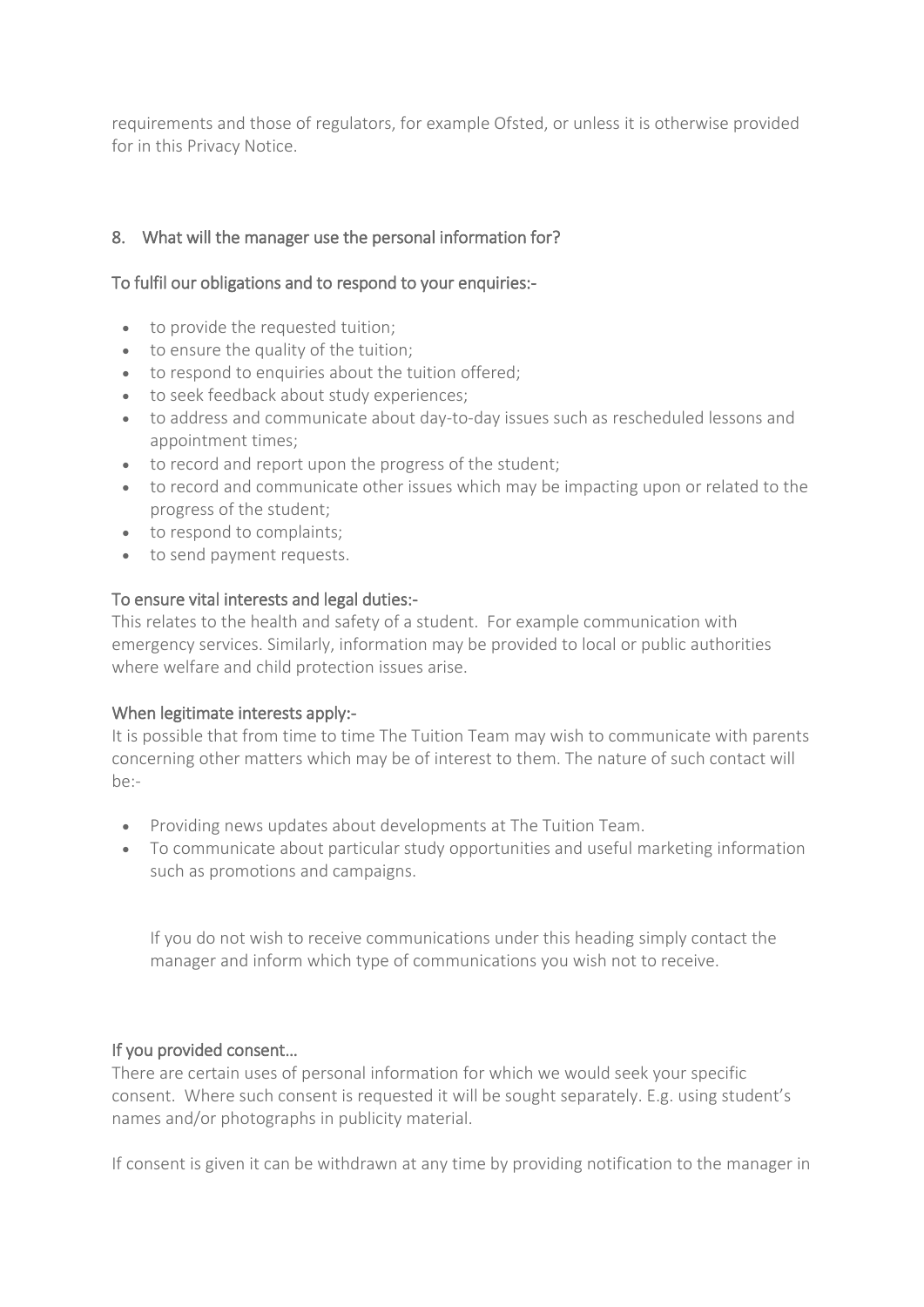writing or by email.

### **Other**

The manager may also use personal information for management and statistical purposes to enable better running of our business.

# 9. What happens if I don't wish to provide personal information to The Tuition Team or its tutors?

The Tuition Team require the personal information set out in this privacy policy in order to ensure that our services can be safely and effectively delivered to our students and continually developed for the benefit of all students. Without this information it will not be possible to deliver the standards of service we would like.

# 10. How long will you keep personal information for?

The Tuition Team will only retain personal information:-

- For as long as necessary to fulfil the purposes it was collected for as set out in this Privacy Notice;
- In relation to enquires about the services we provide, we would not normally keep that information for longer than 12 months after the last communication from the enquirer:
- Whilst undertaking our tuition services it is necessary for us to continue to retain the personal information provided. Thereafter we will not normally keep it for longer than 24 months after the student has ceased tuition, unless we have legitimate reasons, including child protection reasons for doing otherwise;
- In some circumstances you have the right to request erasure of personal information held. This will be addressed below.

# 11. Your rights in relation to the information held in relation to you or your child

Access - the right to make a Subject Access Request to either a copy of the personal information which we hold about you or your child. If you make such a request we are required, in most circumstances, to provide a copy of the personal information without charge and within 30 days.

Correction – it is important that you keep The Tuition Team up to date with any changes to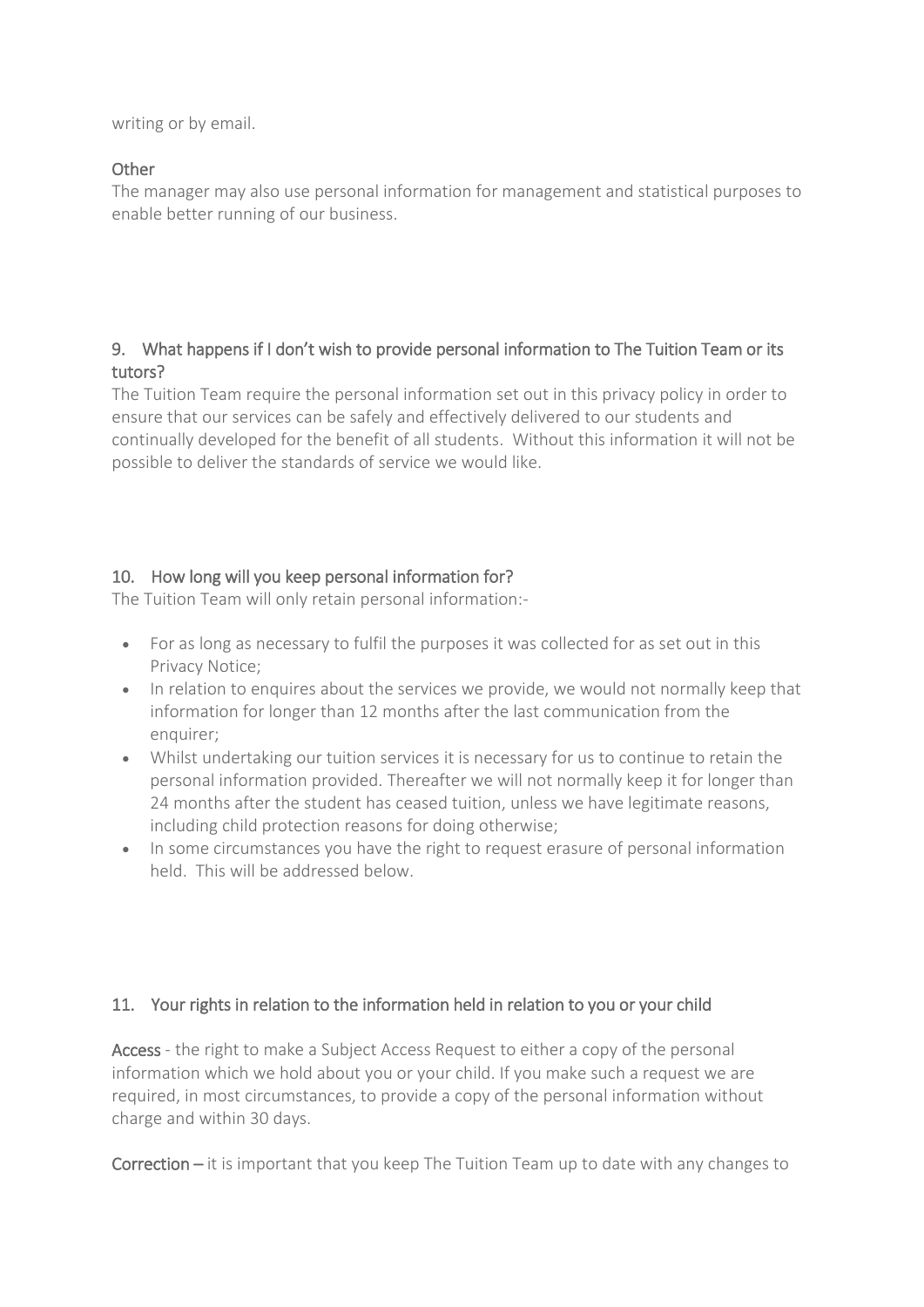the personal information provided. You have the right to ask us to correct any inaccurate data held about you or your child, but it may be possible that evidence will be required of the new information provided.

Erasure – you are entitled to ask The Tuition Team to delete or remove personal information held where there is no justification for us continue to hold it. It may not always be possible to comply with your removal request due to ongoing obligations in relation to the personal information. However, where this is the case you will be informed and be told of the reasons why it is not possible to comply completely with the request.

Object to processing – you may object to The Tuition Team processing personal information. There are some circumstances in which it will not be possible to comply with your request, for example if it is necessary to process the information in connection with obligations which have been explained to you in this document. If you object to us processing information which has been processed under the legitimate interest heading, we will stop processing it.

Restriction of processing – you may ask The Tuition Team to suspend processing of personal information in the following situations:-

- If you want the accuracy of the data to be established;
- You need the data to be held even though we no longer require it, as you need it to establish, exercise, or defend legal claims; or
- You have objected to the use of the data by The Tuition Team but we need time to determine whether there overriding legitimate grounds to process it.

# 12. Keeping personal information safe

The Tuition Team have put in place appropriate measures to prevent the personal information from being accidentally lost, used or accessed in an unauthorised way, altered or disclosed. Access to personal information is limited to employees and contractors who have a business need to access the personal information. Procedures have been put in place to deal with any suspected breach of the requirements under the GDPR and you and the Regulator will be notified of any potentially significant breach.

# 13. What happens if you want to complain?

It is hoped that you will not have cause to complain. If you do, privacy complaints should be addressed in first instance to the manager. If it is not possible or appropriate to refer a privacy complaint to the manager, it may be referred to the Regulator.

Contact the manager at contact@thetuitionteam.co.uk

For more information contact [www.ico.org.uk](https://ico.org.uk/)